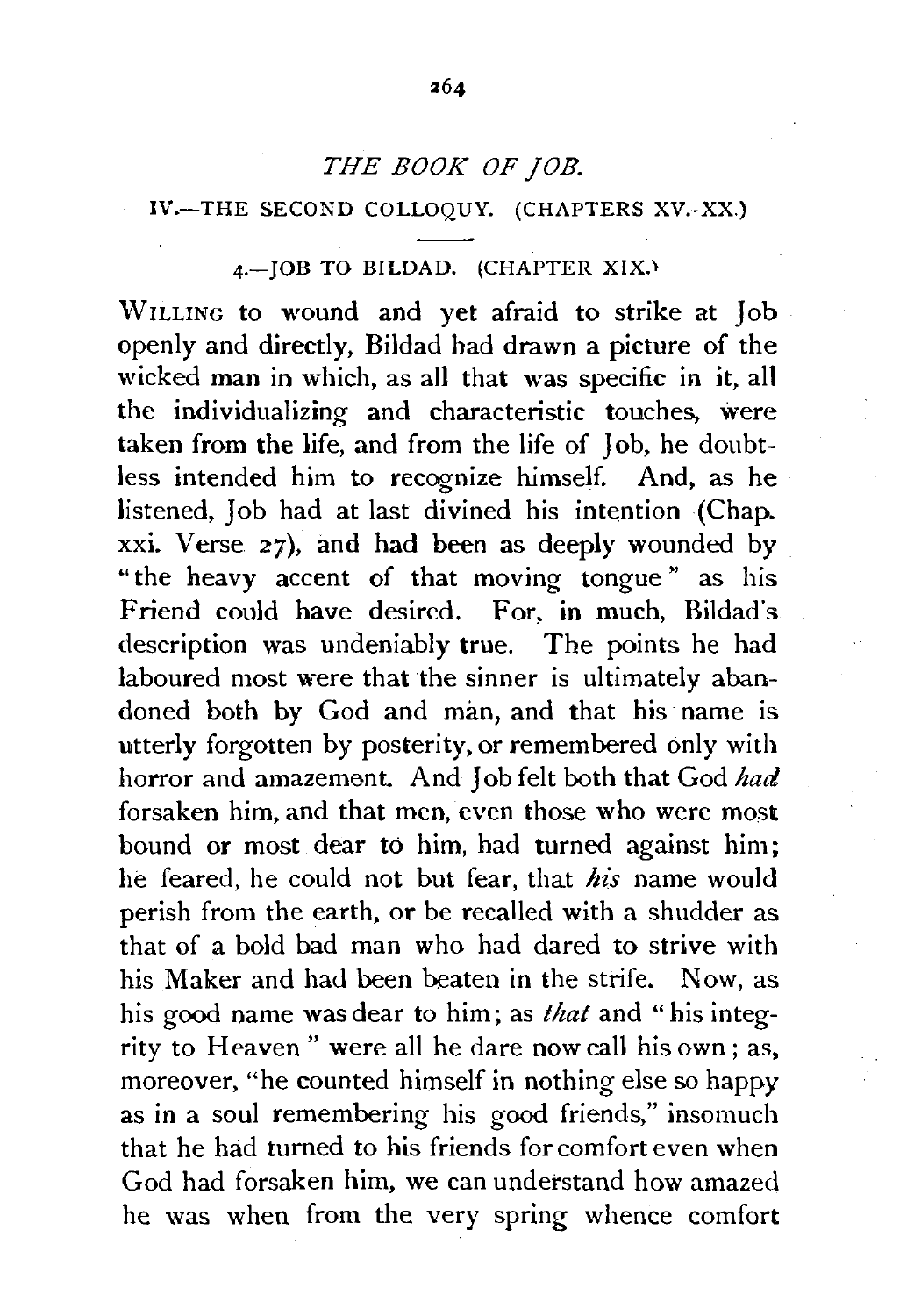should have flowed to him discomfort swelled : how impossible he found it to " forget the shames that they had stained him with " by the mouth of Bildad, and how keenly he was wounded whet. they dived into his soul only to scatter there

> Dangers, death, wringing of the conscience, Fears and despairs.

Nevertheless, wronged and wounded as he is, " the unstooping firmness of his upright soul " will not suffer him either to yield tamely to the misconstruction of the admitted facts of his life which they seek to force upon him, or to turn away his own or other eyes from the contemplation of these facts, however mournful they may be, however suggestive of guilt. With a touch of his old impatient fire he protests (Verses 5, 6) that, if they still maintain his calamities to be the due and fair result of his sins, he must still maintain that they spring from the injustice of the God whose interpreters they 'affect to be. And then, recalling the "guard of patience" which he has set " between his will and all offences," he turns with resolute courage to look upon the facts from which they have drawn a conclusion so sinister, and to inquire what those facts really mean and portend. He dwells on all the details of his abandonment by God (Verses  $7-12$ ), and by man (Verses  $13-20$ ), tracing even the faithlessness of his kinsfolk and friends to the unprovoked enmity of God (*cf.* Verse 13), and gives us a most moving and pathetic description of the miseries which that desertion had caused him. He himself is moved by his own most moving words, and breaks out into an appeal to his Friends to have pity on him, whatever they may think of him, beseeching them that, "touched with human gentleness and love," they would,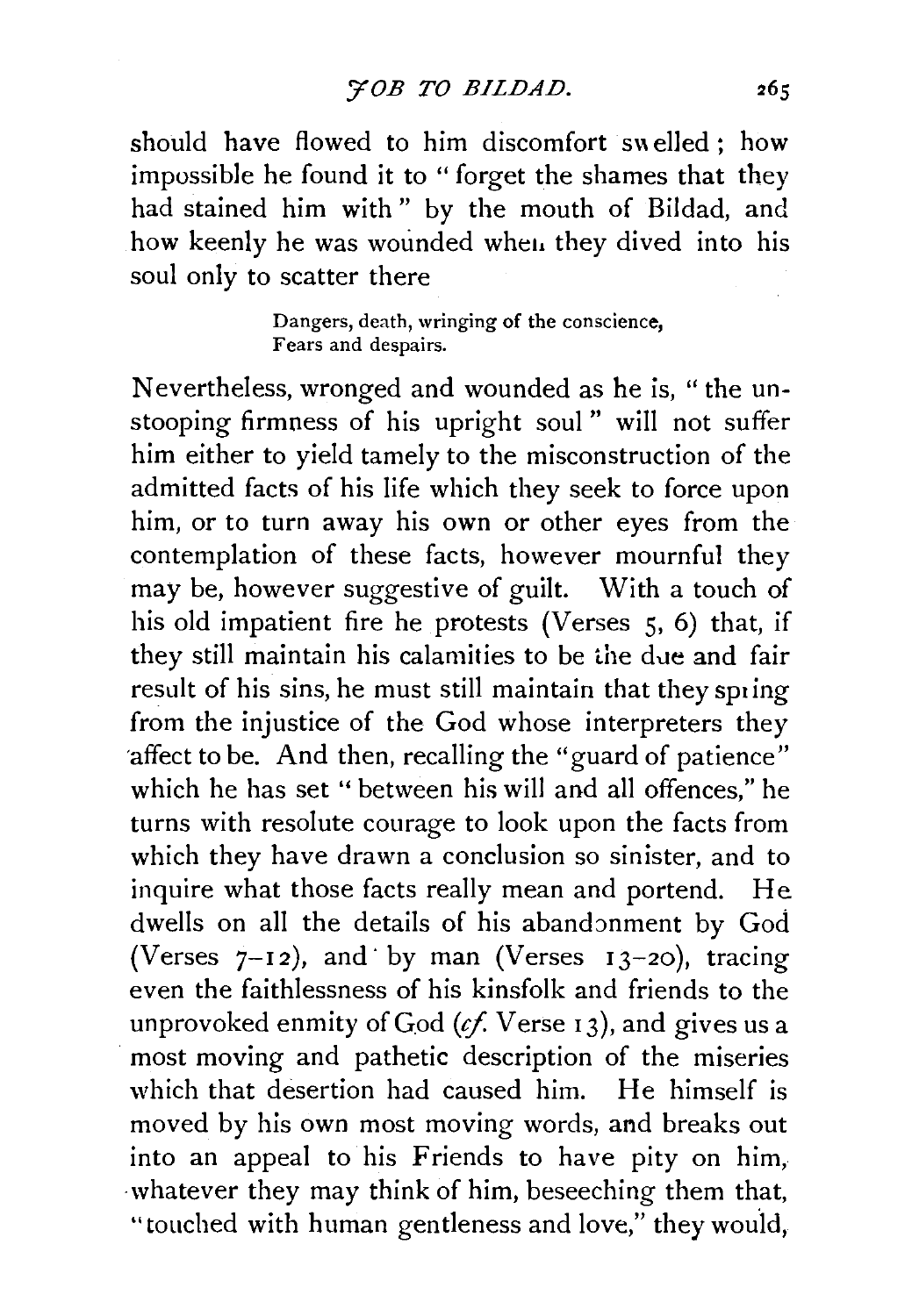if but for a moment, "glance an eye of pity on his losses" and griefs, on a misery that has grown intolerable, unspeakable (Verses 21, 22).

But nothing is so hard as an alienated friend, except it be an alarmed and offended bigot. And Job has to deal with both. They sit utterly unmoved by a cry as piercing and pathetic as ever issued from the lips of man. And after a brief pause, the man, the friend, on whom they have now committed the supreme wrong, repulsing the warm generous heart that leaped toward them and driving it to despair, springs clean out of his despair on the wings of an imperishable faith in the God whom they have traduced, and rises to the very climax and triumph of hope. Bildad had threatened him that his name would be forgotten, or that posterity would remember only to execrate him. And, now, Job replies with a formal and deliberate appeal to posterity. He has that to say which the generations that come after him must never forget, since a great truth once revealed is the everlasting heritage of the race. And the great truth he would fain have cut deep on a rock for ever is, *that God is his Goel;* or, rather, the great fact he would have recorded for the comfort of after ages is that, even out of the depths of his despair, he can look up and see a great star of hope shining above his head; that even "through the hollow eyes of death" he "spies life peering," and is assured that on some distant happy day all the wrongs of time will be redressed. "Transported beyond this ignorant present," he " feels the future in the instant," and knows that the God in whom he has already found an Umpire, an Advocate, a Witness, a Surety, will at last reveal Himself as his Redeemer, to clear him of every charge,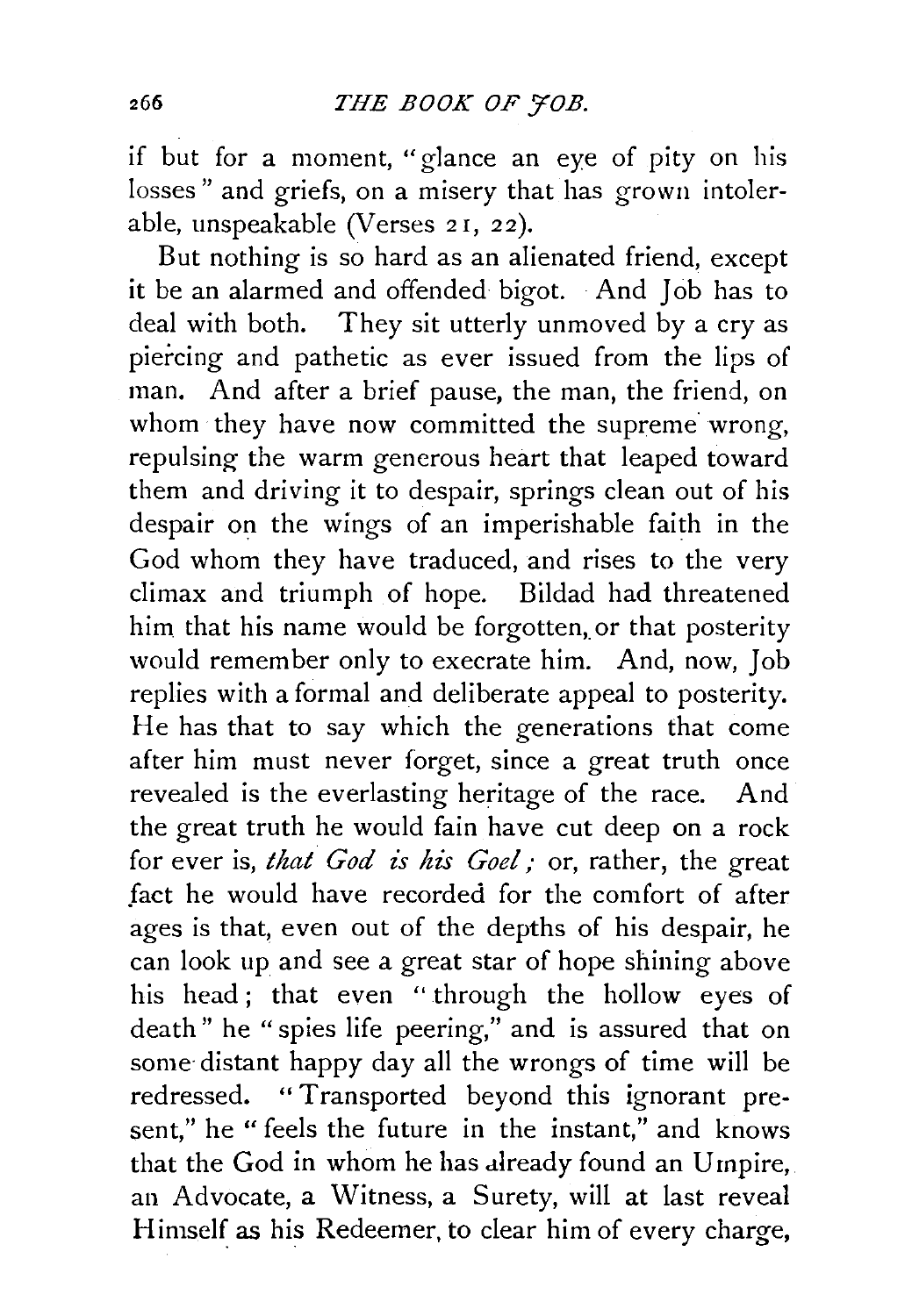# *'JOB TO BJLDAD.*

and to save him from all evil. God will publicly declare his innocence, and he, even though he die, shall live, and hear that declaration for himself.

## CHAPTER XIX.

|     | 1. Then answered Job and said:                                  |
|-----|-----------------------------------------------------------------|
| 2.  | How long will ye rack my soul                                   |
|     | And break me in pieces with words?                              |
| 3.  | These ten times have ye insulted me.                            |
|     | Shameless that ye are! Ye astound me.                           |
| 4.  | If it be that I have erred,                                     |
|     | $M$ error rests with myself:                                    |
| 5.  | But if ye will magnify yourselves against me,                   |
|     | And urge against me my reproach,                                |
| 6.  | Know ye that God hath wrested my cause,                         |
|     | And flung his net about me.                                     |
| 7.  | Behold, I exclaim at my wrong, but am not answered;             |
|     | I cry aloud, but there is no justice!                           |
| 8.  | He hath fenced up my way, that I cannot pass,                   |
|     | And set darkness in my paths:                                   |
| 9.  | He hath stripped me of mine honour,                             |
|     | And taken the crown from my head;                               |
| ю,  | He hath broken me down on every side, so that I am gone.        |
|     | And hath uprooted my hope like a tree;                          |
| 11, | He hath also kindled his wrath against me,                      |
|     | And reckoned me for a foe:                                      |
| 12, | His troops advance in array;                                    |
|     | They throw up their causeway against me,                        |
|     | And encamp round my tent.                                       |
| 13. | He hath removed my brethren far away,                           |
|     | And those who knew me are wholly estranged from me;             |
| 14. | My kinsfolk stand aloof,                                        |
|     | And my familiar friends have forgotten me;                      |
|     | 15. The inmates of my house and my maidens count me a stranger, |
|     | An alien have I become in their eyes;                           |
| 16. | I call to my servant, but he will not answer,                   |
|     | Though I implore him with mine own mouth:                       |
| 17. | My breath has become strange to my wife;                        |
|     | I am offensive to my brethren:                                  |

 $\cdot$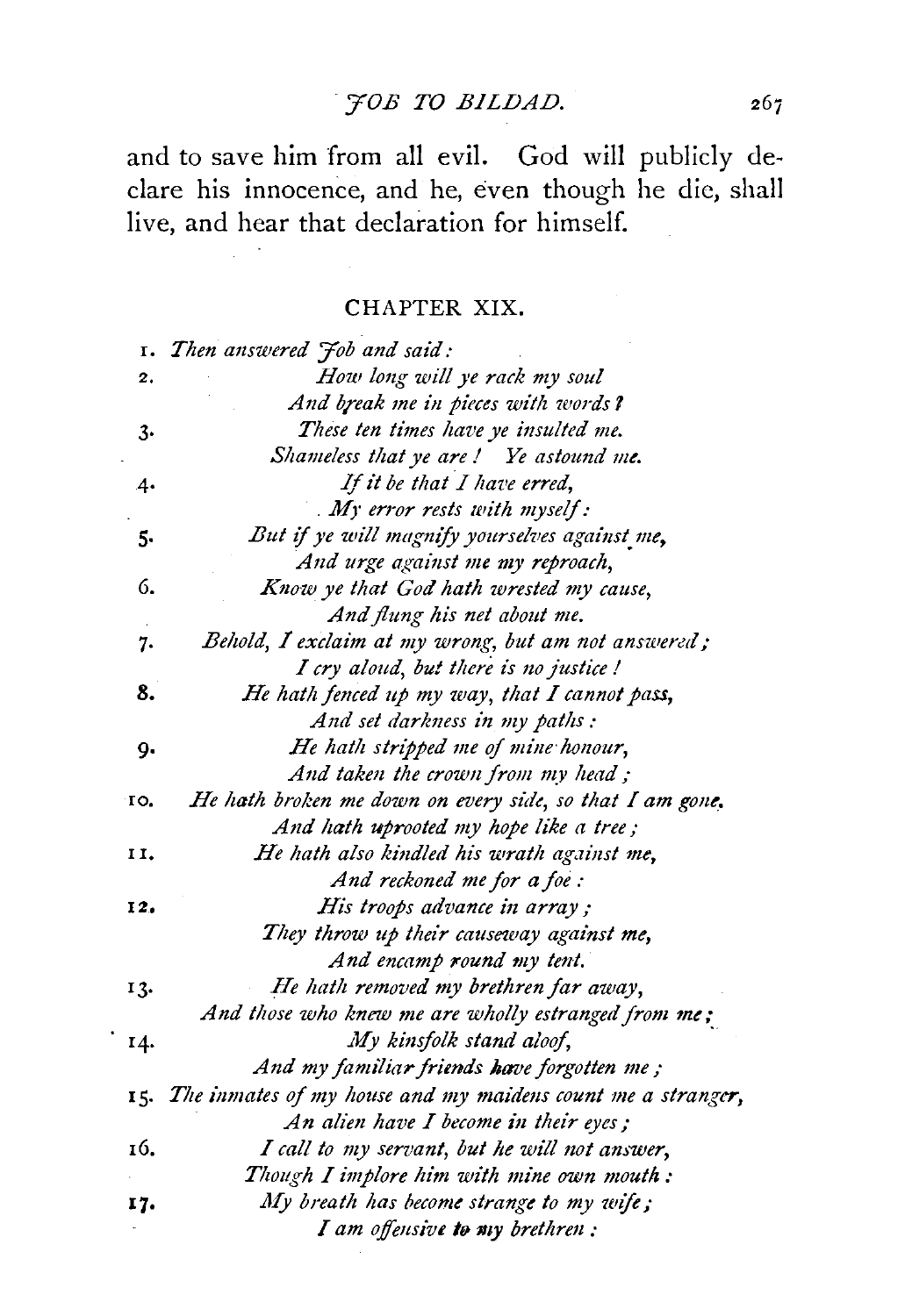#### 268 **THE BOOK OF FOB.**

| 18. | The very children despise me,                         |
|-----|-------------------------------------------------------|
|     | When I rise up they speak against me:                 |
| 19. | All my inward friends abhor me,                       |
|     | And they whom I love are turned against me:           |
| 20. | My bone cleaves to my skin and my flesh,              |
|     | And I am escaped with the skin of my teeth.           |
| 21. | Have pity on me, have pity on me, O ye my friends,    |
|     | For the hand of God hath touched me!                  |
| 22. | Why should ye persecute me, like God,                 |
|     | And not be satisfied with my pangs?                   |
| 23. | O that my words were written down,                    |
|     | That they were inscribed in the book,—                |
| 24. | With an iron pen, and with lead,                      |
|     | Cut deep in the rock for ever!                        |
| 25. | . "I know that my Redeemer liveth;                    |
|     | And He shall stand, at last, over this dust:          |
| 26. | And after my body hath thus been destroyed,           |
|     | Yet from my flesh shall I see God;                    |
| 27. | Whom I shall see on my side,                          |
|     | And mine own eyes shall behold, not those of another: |
|     | For that my reins pine away within me!"               |
|     |                                                       |

28. lj *then ye should say, "How may we persecute him* J" For ye find the cause of my affliction in me-29. *Beware the sword* I *For the punishments of the sword are wrathful,*  That ye may know there is a judgment.

*Verses* 2 and *3.-]ob* commences his reply, as usual, with a brief discharge of personalities, reproaching the Friends with the cruelty, the pertinacity, the shameless injustice of their assault upon him. His feeling is,

> I have too long borne Your blunt upbraidings and your bitter scoffs,

and he demands of them how much longer, not content with the unutterable anguish he is compelled to suffer, they will add to it by stretching him on the rack of their unfounded censures and rebukes. " These *ten*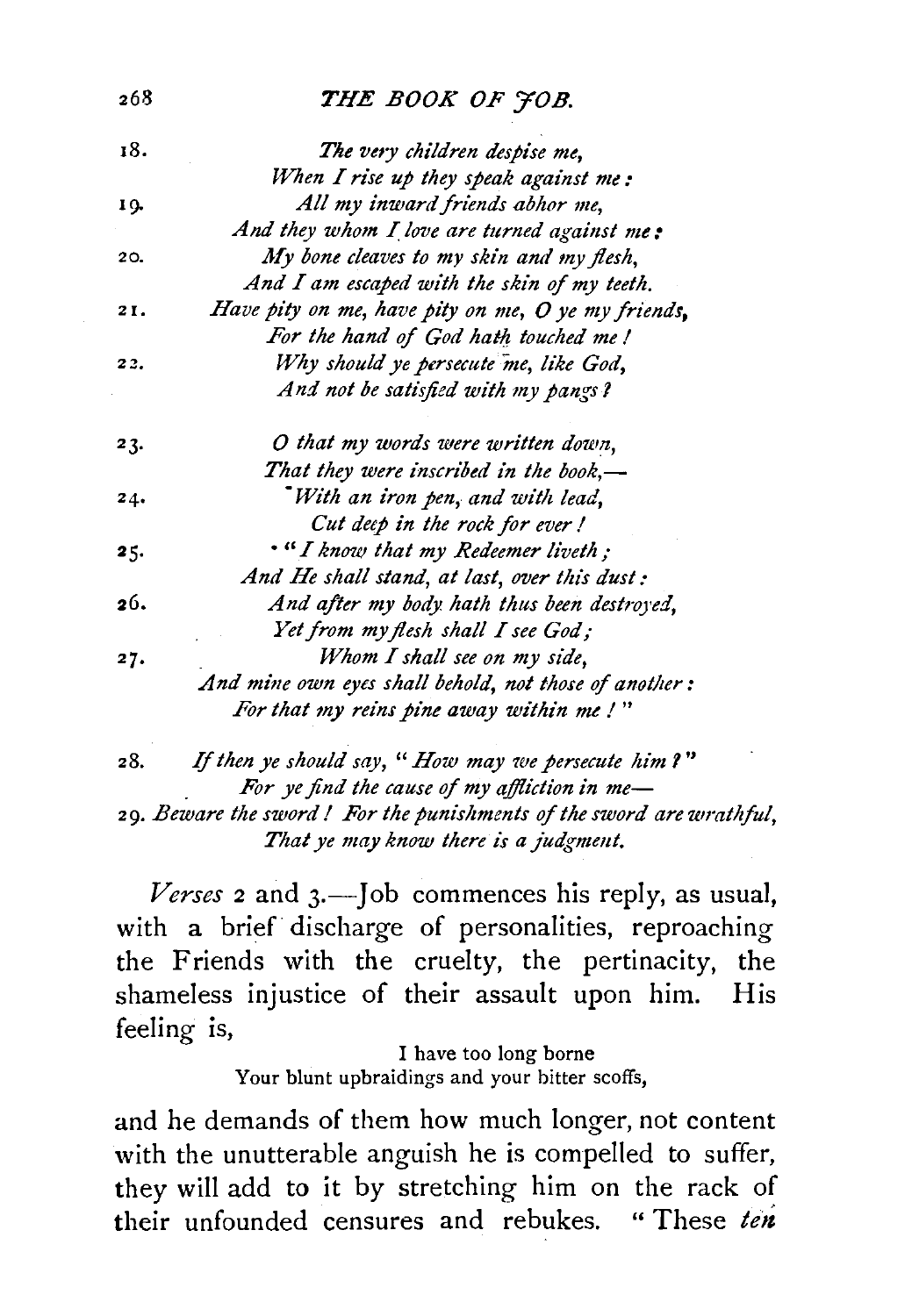times have ye insulted me !" he exclaims, every fresh assumption of his guilt being a fresh insult. But the word "ten" is not, of course, to be taken literally. Ten is a round number, and, as being the number of fingers on a man's hands-fingers being probably the first counters-was employed to denote the utmost possible number. What Job means is, "You have carried insult to the last possible point ; you have exhausted on me every possible form of censure and false imputation of guilt!" Carried away by their ignorant zeal against him, they are lost to all sense of shame and decency. They are more transported by passion than he by calamity; and he can only sit wrapt in indignant amazement at the evil change that has passed upon them.

*Verse* 4.—What is it that so strangely excites them? Why are they thus transported from themselves? why turned from friends who revere and pity him into implacable judges with eyes full of condemnation and lofty rebuke ? Even if their assumption were true, and he had erred and gone astray, his guilt would remain with himself; *he* would have to expiate it, not they; the punitive results of his offence would not extend to them and darken over their lot. As they would not suffer by his sin, could they not afford to Jook on it dispassionately, and to mingle a little commiseration foc him with their censure of his supposed offence?

*Verses* 5 and 6.-But their assumption was *not* true. He had not sinned, or had not so sinned as to provoke the calamities that were crushing him. If their theory of a retributive Providence was a true and complete one, then that Providence was manifestly unjust. If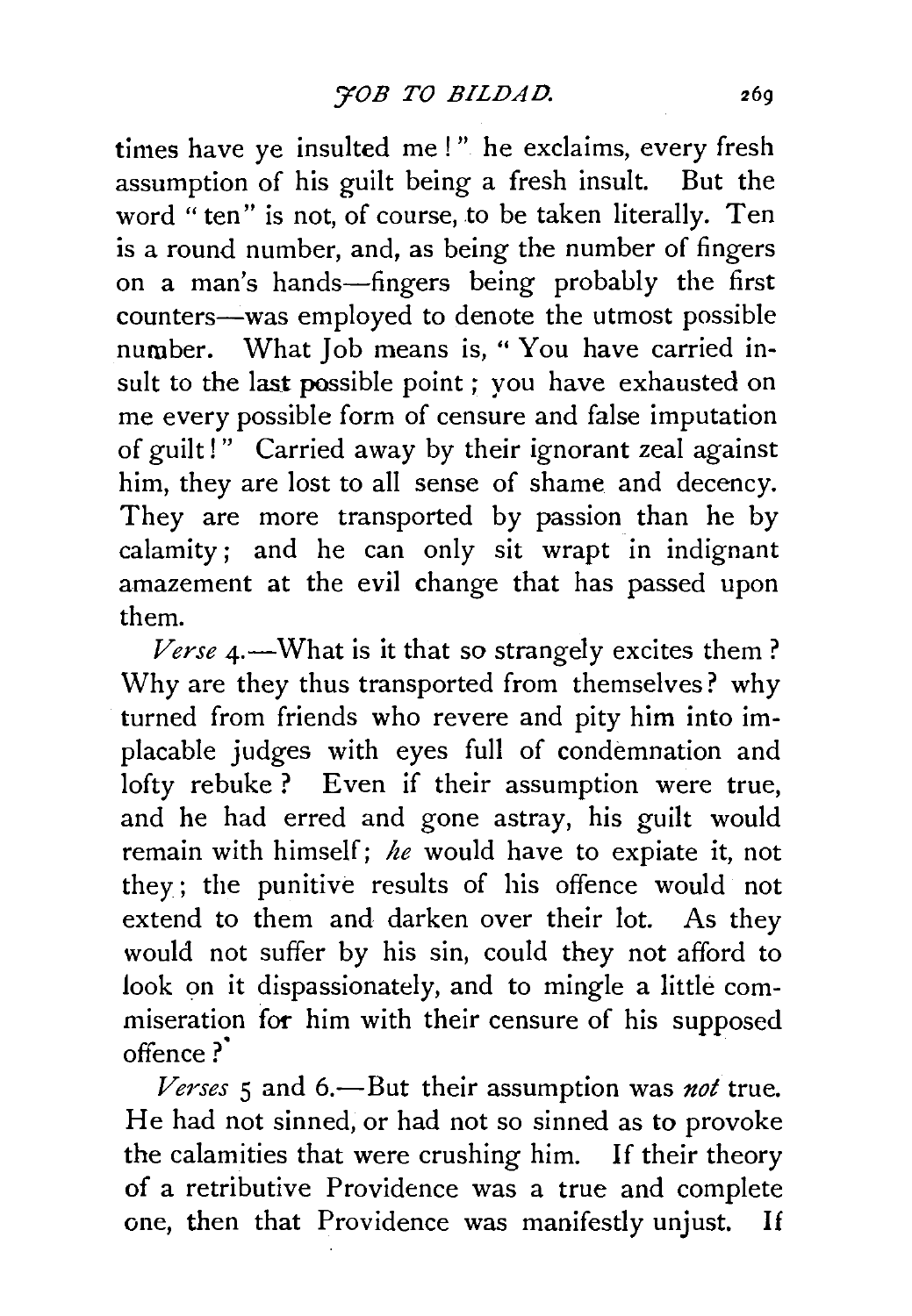they still inferred from the evils which had befallen him that he had done evil, although he had refuted the premisses from which that inference was drawn again and again, he could only reassert his integrity. " The good he stood on was his truth and honesty ; " nothing was left him but that : if that should fail him, he must sink into the abyss. And therefore, if nothing would content them but to magnify themselves upon him by depriving him of his last stay and hope, rather than yield it he would hurl back on them the charge that the God whom they had eulogized and defended was as cruel and unjust as they were, and had "wrested," or perverted, his cause even as they had wrested it.

How could any man who "delighted no less in truth than life " do otherwise ? God was *not* punishing him for his iniquity; He was testing, purging, perfecting his righteousness. If God's dealings with Job had meant what they assumed them to mean, God Himself admits that it would have been a perversion of justice. So that, shocking as Job's charges against God sound to some minds, they were after all but an impassioned and rhetorical statement of facts which God Himself confesses to be true.

Bildad had affirmed (Chap. xviii. 8) that the wicked man-meaning Job-was thrust into the net *by his own feet.* ·"No," retorts Job *(Verse* 6), "it is *God* who has flung his net around me. It is not by my own act that I am entangled'in these complicated and binding miseries, but by the act of the Almighty."

Up to this point, then, it is evident that Job is addressing himself mainly and directly to the charges which Bildad had indirectly alleged against him. But, from this point onward, it is equally evident that he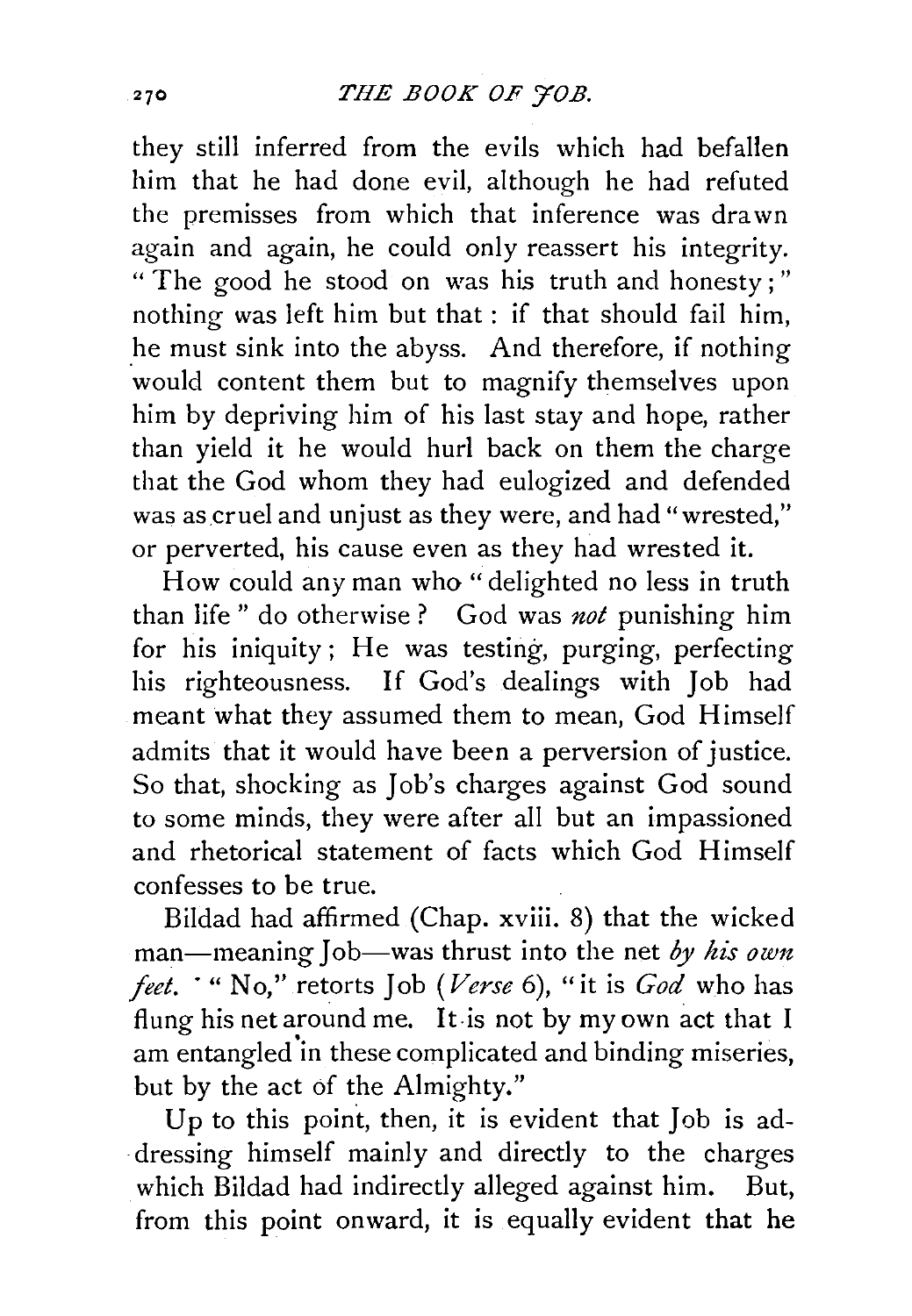detaches himself more and more from the toils of a merely personal controversy. The assertions of his opponent still give direction and colour to his thoughts, indeed. The charge that he was abandoned by God and man supplies the theme of most of the Verses which follow. Nevertheless, as we consider these Verses, we feel that Job is not so much attempting to answer the conclusion Bildad had inferred from the fact of this double abandonment, as brooding over the fact itself, and seeking to ascertain what it really signifies. and portends. Indeed, it was Job himself (Chap. xvi.  $7-11$ ) who had suggested this the most oppressive aspect of his fate to Bildad, complaining that it was because God hated him that men opened their mouths against him ; so that, in dwelling on it, he is really pursuing his own line of meditation rather than that of his opponents. He lingers, as sorrow is apt to do, on all the aspects and details of his miserable lot, finding fresh food for grief in each of them. But he no longer cares to argue and contend about the interpretation which men put upon them; he is bent upon interpreting them for himself, bent on discovering the *true*  interpretation of them, not that which would be most pleasant to himself, or that which would best enable him to discomfit the Friends. He is feeling after, if haply he may find it, the truth that will strengthen him to endure his misery by shewing him that even such misery as his is compatible with the justice and the goodness of God, although it seems to disprove them.

This meditative inquest into the apparently inexplicable facts of his own experience is very finely rendered. He begins with his abandonment by God. He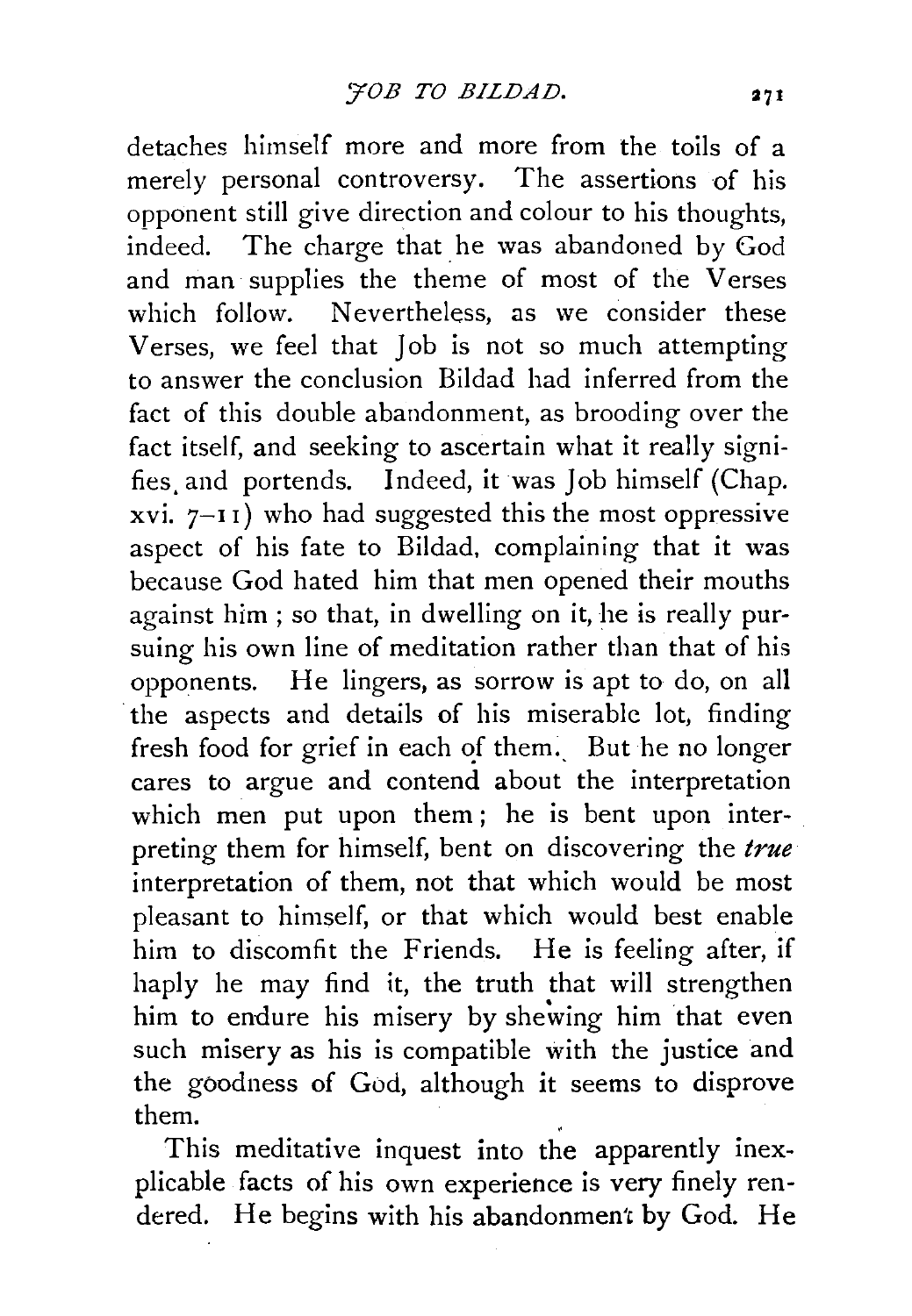describes the emotions it had quickened and released within him. And here, first of all *(Verse* 6}, there was the general sense of entanglement, of being surprised and caught in a net woven out of sins of which he nevertheless knew himself not to be guilty. Then, *Verse* 7, this unaccountable contradiction between his conscience and his fate forces from him cries of expostulation against the terrible wrong done him, which, however, elicit no response: "I cry out, Violence!" like a wayfarer surprised by brigands, " but there is none to answer, nor any that regardeth." They are permitted to carry him off captive, after having inflicted many and grievous wounds. Then, *Verse* 8, every outlet from his captive and imprisoned state seems closed up, so that he can neither find any loophole of escape, nor see to take it even if he should find it. Then, *Verse* 9, witnesses and spectators of his misery find access to his dungeon, and from his abject condition "moralize" his guilt. And thus God, "the main mover of all these harms," the Author of all his misery, added yet this above all, that He tore the crown of righteousness from his head, and stripped him of that robe of virtue and integrity in which, having lost all else, he hoped to involve himself. Bereft of robe and crown, he is left naked and exposed to all the storms of an angry Heaven. And now, no words can render his misery, no figures, however graphic; but he tries to convey it in figures expressive though insufficient. Like a great tree, under whose branches many had found shelter and repose, caught in the mighty hands of a tempest, and torn up by the roots, he lies, fallen and dishonoured, on the ground *(Verse* 10). Godand this is the climax of all his woes, as it is also the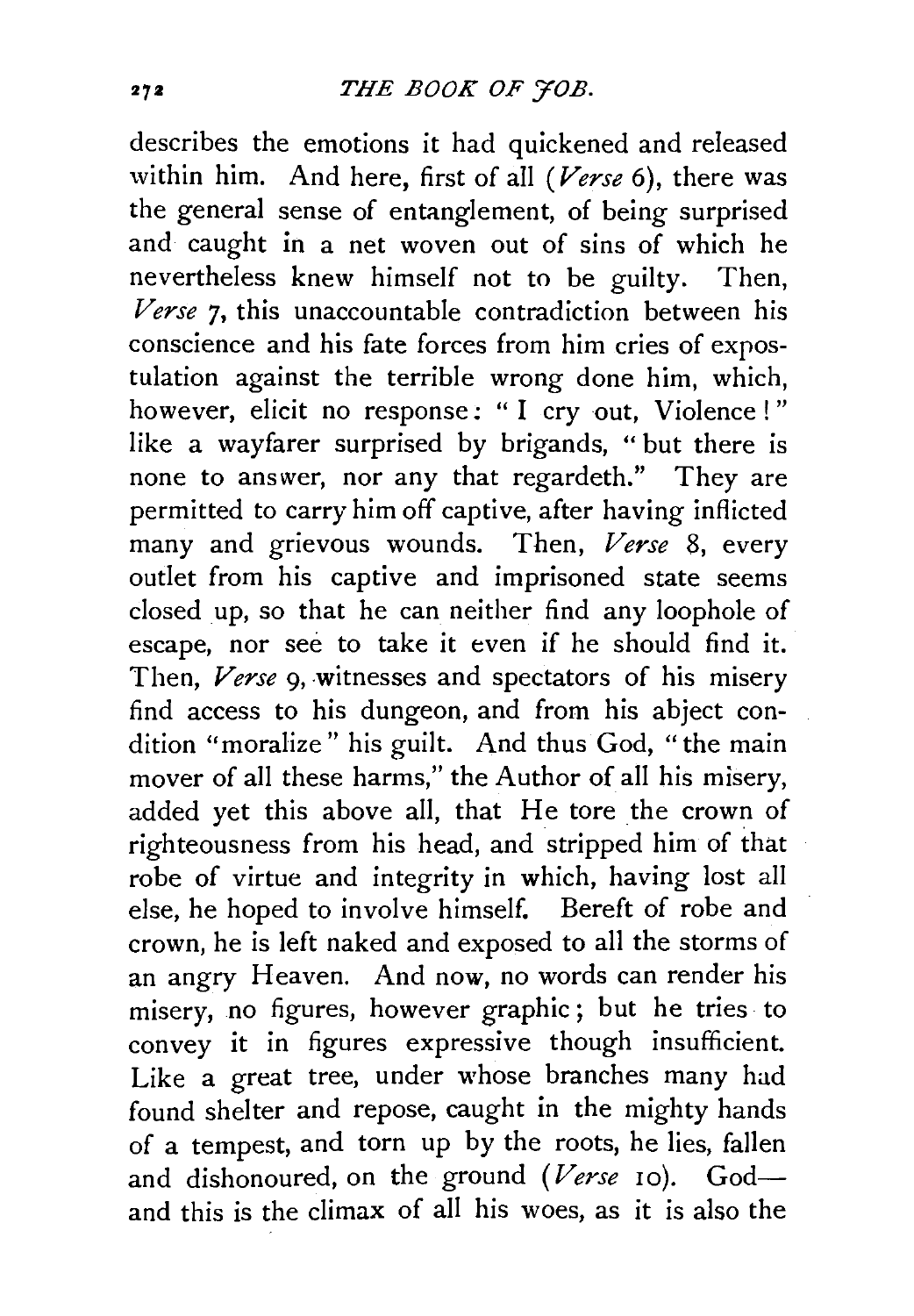source from which they all flow-is turned to be his Adversary; and, like a hapless city (Verses 11 and 12), assailed by an irresistible host, he has to endure the ever-renewed charge and onset of all who serve and follow Him.

Nothing in human life. is so terrible as the misery and despair of a man who deems himself abandoned and doomed by  $God - as$  they know who have ever conversed with one so utterly lost to hope and impervious to it. But, though not so terrible, it may be questioned whether to be abandoned by men, to be cut off from human sympathy, is not a still more touching and pathetic sorrow. That any man should be wholly abandoned by God is, happily, not only impossible in itself, but so difficult as to be well-nigh impossible for us to conceive. But to be abandoned by men, to be cast out from the charity of even the tenderest hearts, to become the object of universal scorn and loathing and tontempt; this, as it is not impossible in itself, so neither is it a condition which few can conceive. It is a misery that touches us close home ; for most of us have lost a love or a sympathy that we once dearly prized ; and we can imagine how our life would lose all its sweet uses were we, by some great sin, or even by being unjustly suspected of some  $\sigma$  reat sin, to be put out of the pale of human charity and love, to be regarded even by the most friendly eyes with reprehension and abhorrence. Men cannot live in the dislike and contempt of their fellows. They may steel their hearts against it for a time; if it be undeserved, resentment may for a time nerve them to bear it. But, sooner or later, it quite breaks them down, and even the most steadfast spirit quails under vol. VII. 18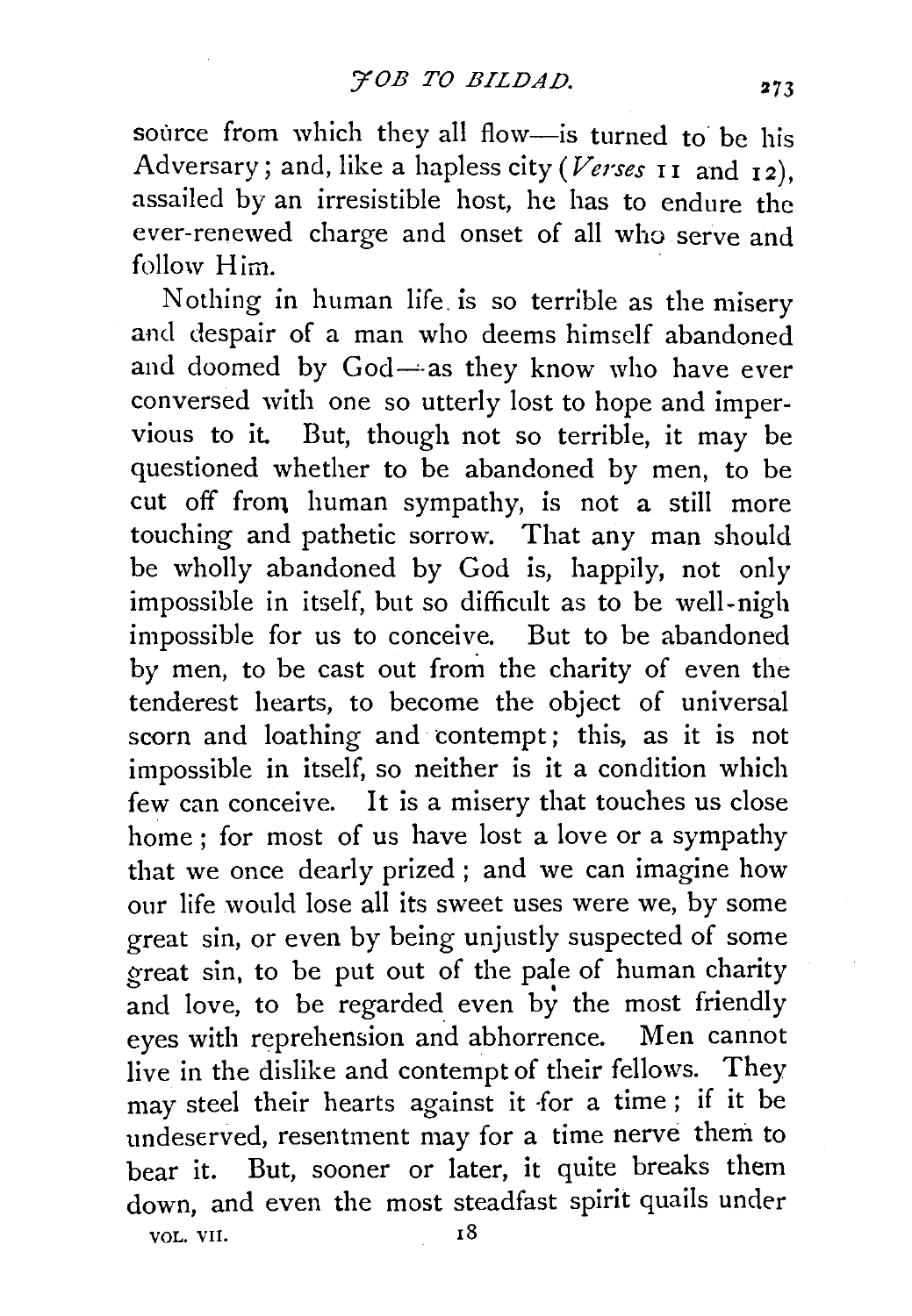it. Job himself quails and faints under it. It is when he realizes how utterly he has been condemned and cast off by all sorts and conditions of men that his spirit is overwhelmed within him ; and he cries out, although he knows he cries in vain, "Have pity on me, have pity on me, O ye my friends!"

In *Verses* I 3-20 he turns from his abandonment by God to complain of this still more pathetic injury. He gives a singularly complete and touching description of the aversion in which he was held by his own kin, by his own kind. This, too, he traces to the hand of God -not so much blaming the men who shudder and shrink from him as the God who had made him so loathsome and offensive that he was unfitted for human society, repulsive to the very eyes of love. One result, and one of the saddest results, of the condition to which the wrath of God had reduced him is that his wife, his kinsfolk, his clan, his servants and dependants, even the little children, despise and avoid him as a man smitten and accursed of Heaven. First, he tells us *(Verses* 13, 14) that his kindred, his friends, the leading members of his own and related clans-those outside the circle of his own household - were estranged from him. Then *(Verses* 15, 16) he complains that, within that circle, his menials and slaves, even to his body-servant, who once flew at his slightest glance or gesture, now disdain to obey him, and disregard his very entreaties.

> Those he commands move only in command, Nothing in love;

or they disobey even a positive and audible command. To them he is as "a stranger" and a foreigner, *i.e.,* one who has no claim either to their allegiance or to their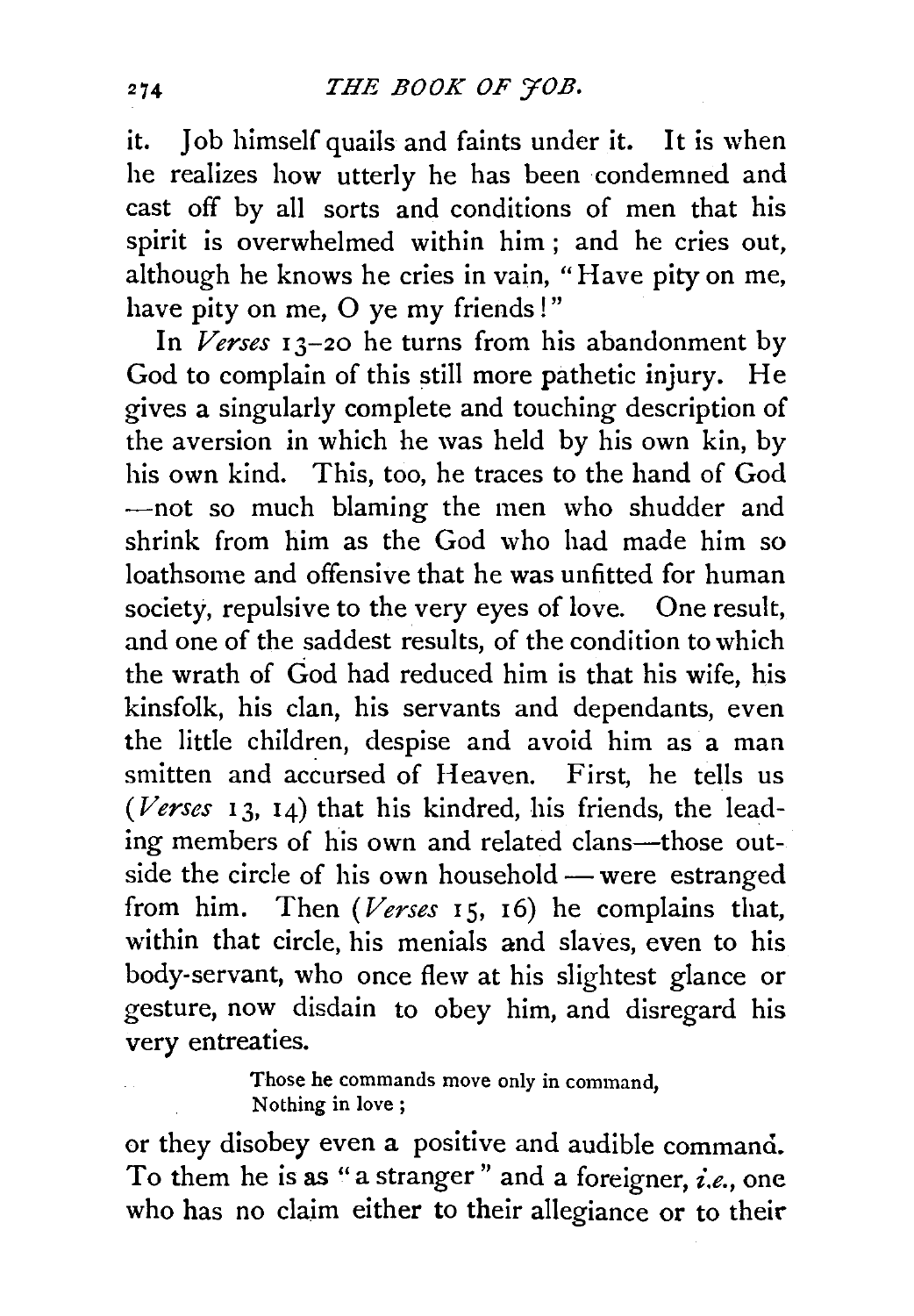sympathy: his fall is reflected from their stubborn faces, where it shews itself, after the manner of their kind, without delicacy or reserve. Then, *Verse* r *7,* a still more bitter complaint rises to his lips, an acuter misery. The very wife of his bosom can no longer endure his presence, and his own brothers, sons of the same womb {as the Hebrew idiom "men of *my* womb" ineans), are offended at him : the most intimate and beloved members of his family revolt from him. Nay, the desertion is universal. The very children *(Verse* 18) playing about the *mezbe!e* on which he lies, to whom he once appeared with "brows of so high authority" that they were dumb with fear, deride him, and mock at his convulsive and ineffectual attempts to rise from it. And they have learned this strange and wounding insolence from the men, even from the leading men, of his tribe-his "inward friends," literally, "the men of his counsel," those with whom he conferred and to whom he confided his most secret purposes and thoughts *(Verse* 19). With all these abhorring and reviling him, Job does not 11eed to tell us that the common rank and file of his ·clan also array themselves against him. *They* would be sure to follow their chiefs, or their neighbours, to become his enemies even if they knew not why they were so, and, " like to village curs, bark when their fellows" did.

*Verse* 20.—To give new force to this description of his state now that God had abandoned him to the .alienation of men, and to hint at the reason\_ of their .alienation from him, Job touches on a new feature of .the cruel and wasting disease by which his body was being devoured. For *elephantiasis*, while it causes an .abnormal swelling of the vascular tissue, especially in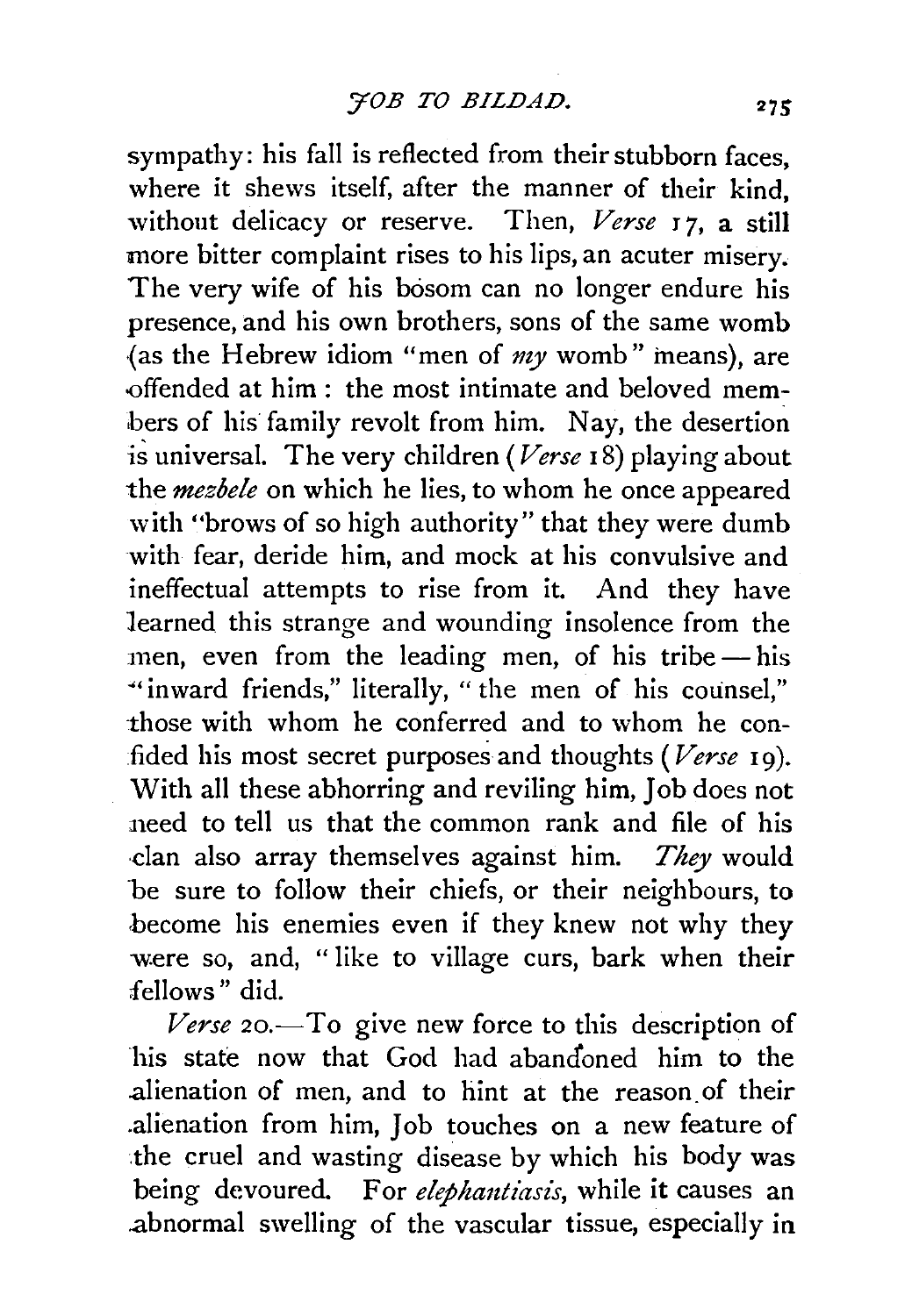the joints of the body, is commonly attended by an extraordinary wasting away of the trunk and the limbs. In medical language, both atrophy and hypertrophy are among its symptoms. And Job now refers to this terrible emaciation of the body partly to indicate how unfit, how incompetent, he was to endure the load of Divine anger and human aversion, and partly to account for the alienation of men. He had touched this point before *(Verse 17)*, and now he touches it again, that we may not judge his friends and kinsmen too severely. His disease of itself rendered him, as he is aware, loathsome and offensive to them, and still more offensive because they found in it a sign of the Divine displeasure.

But if it were offensive to *them,* what must it have been to *him?* If it bred strange doubts and questions in their hearts, what must it have bred in his heart? Throughout his speech he has been insisting that it is *God* who has inflicted these undeserved miseries upon him, $\sim$  God, to whom he owes his pain and anguish of body and the still more intolerable anguish of his soul. If *they* cannot, how can *he,* reconcile the infliction of aU this anguish and shame on an innocent man with the justice of God? Once more, therefore, he appeals, though only for a moment, from God to man. Perhaps,. as he has recounted the sad tale of his woes, he has. seen, or thinks he has seen, some sign of relenting, some quiver of compunction or compassion on the faces of his Friends. Assuredly, if he has not moved them,. he has moved himself to the very depths. And so, in his profound emotion, he breaks into the imploring and pitiful appeal of *Verses* 21, *22.* He beseeches them to let· their hearts speak, to stay his fainting soul with some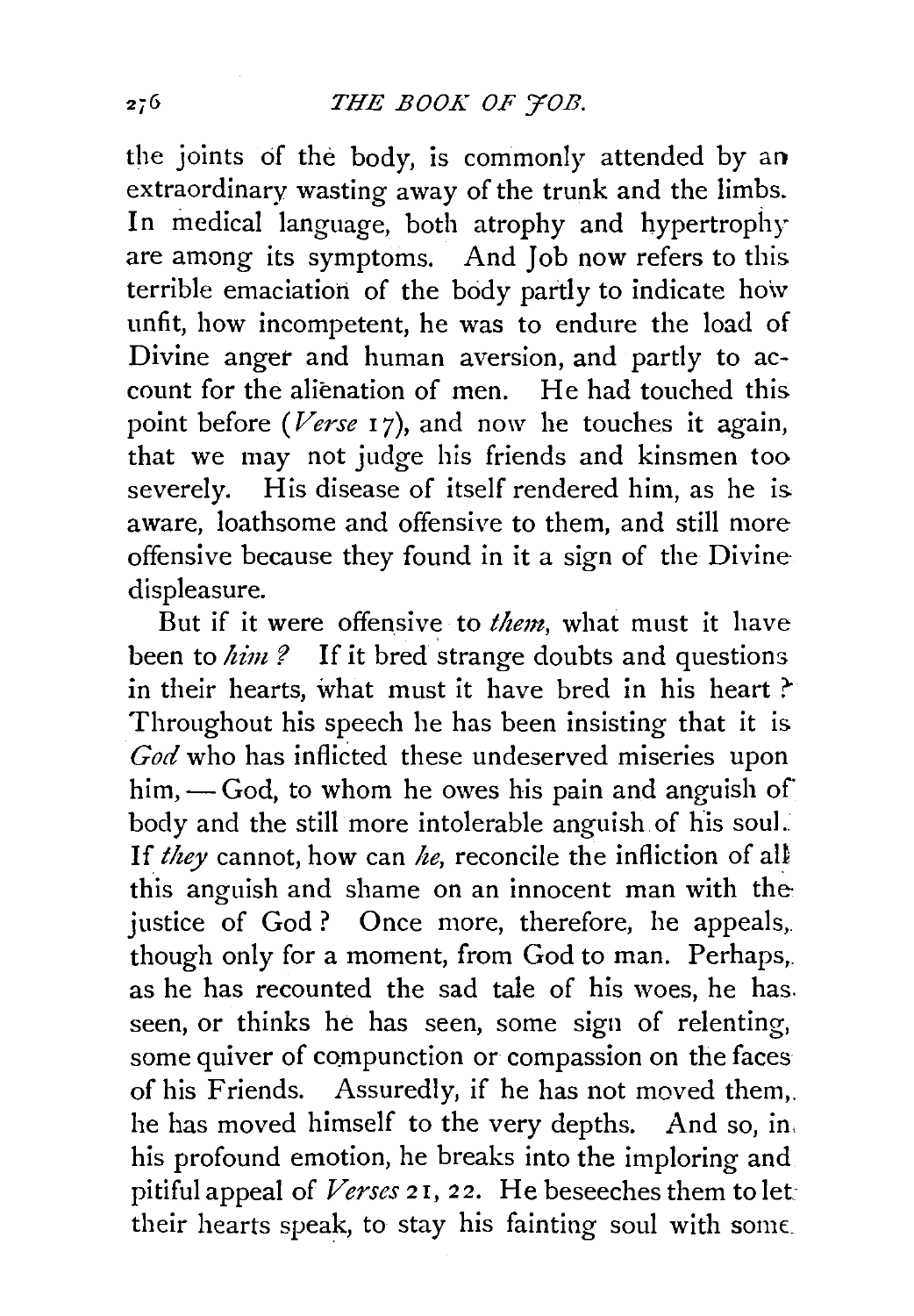word of ruth or pity. They are his *friends; they,* at least, have not wholly abandoned him; they still sit by his side, and deign to hold some little converse with him, whereas other men have left him for ever, and God remains obstinately silent, let him plead and appeal as he will. Will they not open their hearts to him, then, and let him take refuge in their sympathy from the afflicting hand of God and from the harsh misjudgments of the world at large? Why should they add their persecutions to those of God? why take on themselves the judicial and punitive functions proper to Him? Why affect to look down upon him from an usurped height of sinlessness and infallibility ? Why should they not be satisfied with the pangs already inflicted on him? why gnaw into his flesh with the keen tooth of calumny, attributing to him, as God had done, sins of which he was not guilty, and treating him as though he were a convicted criminal trembling at their bar ?

It was a tender and a moving appeal. But those hard Pharisaic faces were unmoved by it. If their hearts were touched by any human and kindly emotion, they suppressed it. It was their duty to suppress it; their principles forbad them to yield to it. Entrenched in their narrow creed, they have nothing but austere reprobation for their wicked friend. They are the more austere both because he is their friend, and they still have a sort of love - what Sophocles so happily calls " an unloving love " $-$  for him, and because they feel that it costs them something to maintain their austerity. With such sacrifices, they think, God is well pleased. And so, as Job glances eagerly into their hard set faces, he reads in them their unalterable verdict against him. He feels that his last appeal has failed, that he must